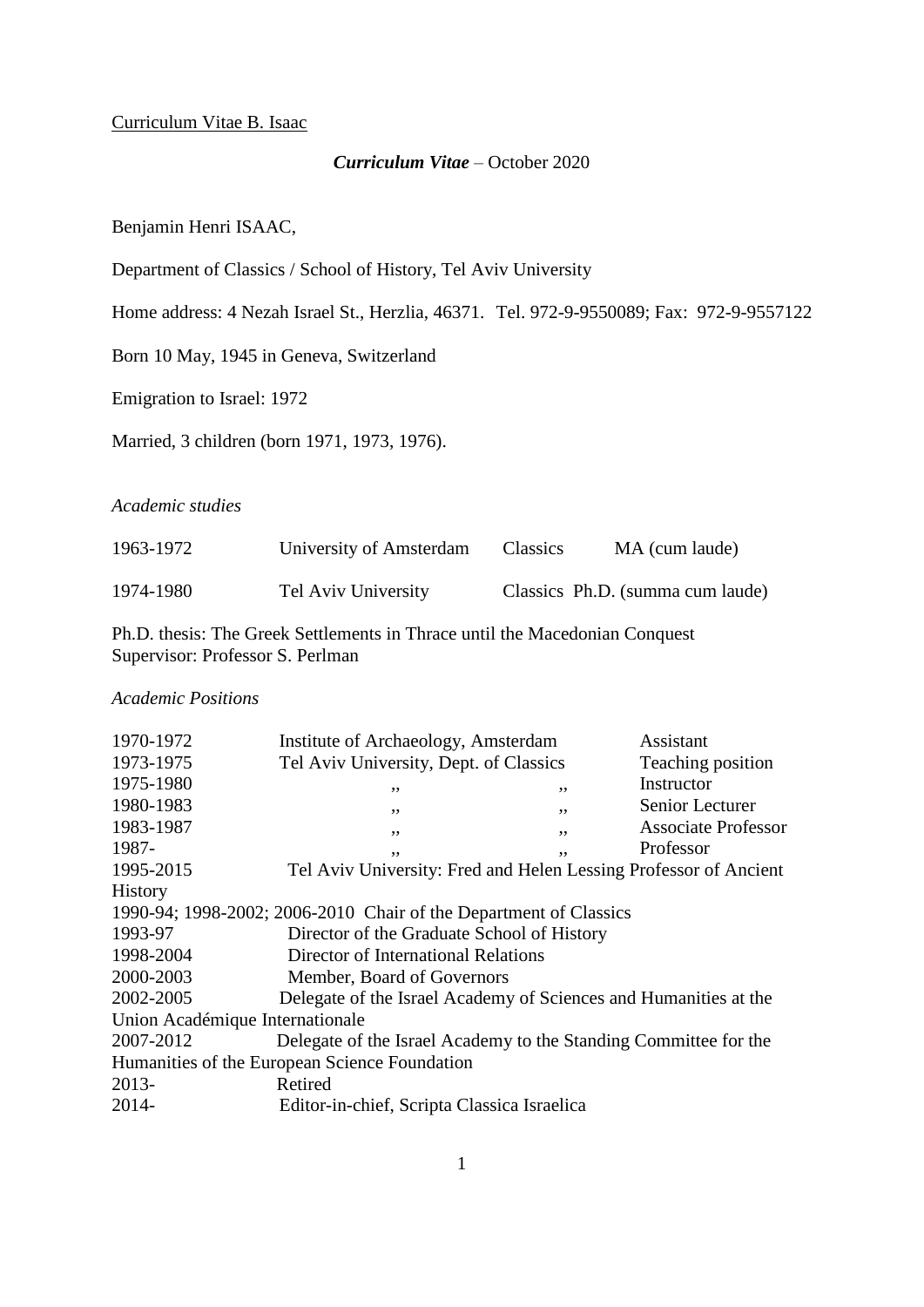2016-<br>
European Science Foundation, College of Review Panel Members.<br>
Revue internationale d'Histoire Militaire Ancienne [HiMA], mem Revue internationnale d'Histoire Militaire Ancienne [HiMA], member of the comité de lecture

## *Fellowships, Awards*

|                                   | 1980-1981; 1997-8 The Institute for Advanced Study, Princeton Visiting Member               |                        |
|-----------------------------------|---------------------------------------------------------------------------------------------|------------------------|
| 1985-1986                         | All Souls College, Oxford                                                                   | <b>Visiting Fellow</b> |
|                                   | 1987-1994; 1992-5; 1995-8; 2001-5; 2018-2021 Research Grants from the Israel Academy        |                        |
|                                   | of Sciences and Humanities; 1998-2001 grants from the German-Israeli Foundation for         |                        |
|                                   | Scientific Research, from the Thyssen Stiftung; 2006-7 from the Alexander S. Onassis Public |                        |
| <b>Benefit Foundation</b>         |                                                                                             |                        |
| 1991                              | Distinguished Book Award for 1990, The Society for Military History                         |                        |
| 1992                              | Dumbarton Oaks, Washington, DC Fellow                                                       |                        |
| 1996-                             | Corresponding Member, Deutsches Archäologisches Institut                                    |                        |
| 1996-                             | Member, the Israel Academy of Sciences and Humanities                                       |                        |
| 1997                              | Overseas Fellow, Churchill College, Cambridge; British Academy,                             |                        |
| <b>Visiting Professor</b>         |                                                                                             |                        |
| 1997                              | Visiting Professor, Macquarie University, Sydney                                            |                        |
| 1999                              | Visiting Professor, UCLA                                                                    |                        |
| 2003-                             | Member of the American Philosophical Society                                                |                        |
| 2004-5                            | Fellow, the National Humanities Center, USA                                                 |                        |
| 2004-5                            | Loeb Classical Library Foundation, Harvard, stipend & Visiting                              |                        |
| Professor                         |                                                                                             |                        |
| 2005                              | CHOICE Outstanding Academic Titles for The Invention of Racism                              |                        |
| 2006-7                            | <b>Onassis Foundation Fellowship</b>                                                        |                        |
| 2008                              | <b>Israel Prize</b>                                                                         |                        |
| 2011                              | Lectures at the Collège de France (invited)                                                 |                        |
| 2012                              | Visiting Professor, Harvard.                                                                |                        |
| 2015, May 26-27:                  | Rome – an Empire of Many Nations, international conference in                               |                        |
|                                   | honour of Benjamin Isaac, Tel Aviv, proceedings forthcoming as: Jonathan Price, Yuval       |                        |
|                                   | Shahar and Margalit Finkelberg, editors, Rome: An Empire of Many Nations, Cambridge:        |                        |
| Cambridge University Press, 2020. |                                                                                             |                        |

*Participation in Academic Meetings and Conferences*

| 1976 | Int. Congress of Roman Frontier Studies, Székesfehérvar, Hungary |
|------|------------------------------------------------------------------|
| 1979 | Stirling, Scotland<br>,,                                         |
| 1980 | Meeting Israel Society for the Promotion of Classical Studies    |
| 1981 | Association of Ancient Historians, U.S.A., Ann Arbor, MI         |
| 1982 | Yad Ben-Zvi, Tel Aviv (Bar Kokhba Revolt)                        |
| 1983 | Meeting Israel Society for the Promotion of Class. Studies       |
| 1983 | Yad Ben-Zvi Conference, Haifa ('Man and Land')                   |
| 1983 | Int. Congr. of Roman Frontier Studies, Aalen, W. Germany         |
|      |                                                                  |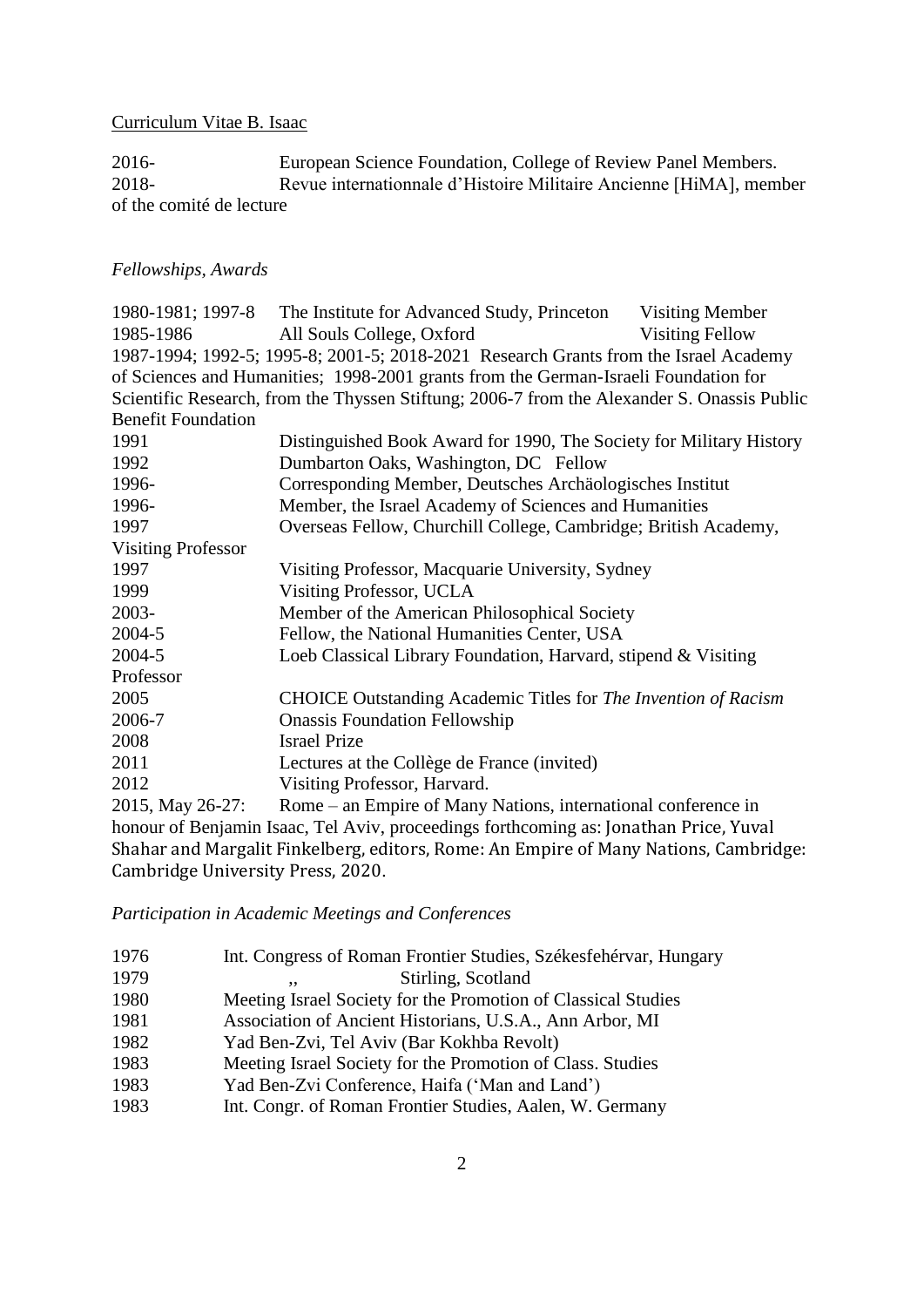| 1984                                | Colloquium on Roman Military Diplomas, Passau, W. Germany                    |  |
|-------------------------------------|------------------------------------------------------------------------------|--|
| 1985                                | Meeting Israel Society for the Promotion of Class. Studies                   |  |
| 1985                                | Yad Ben-Zvi, Haifa and Tel Aviv ('Greece and Rome in the Land of Israel')    |  |
| 1986                                | Colloquium on 'the Defence of the Roman and Byzantine Near East',            |  |
| Sheffield                           |                                                                              |  |
| 1987                                | Yad Ben-Zvi Conference, Tel Aviv ('Ethnic Groups in Israel')                 |  |
| 1987                                | Meeting Israel Society for the Promotion of Class. Studies                   |  |
| 1987                                | Colloque sur l'Arabie préislamique, Strasbourg                               |  |
| 1988                                | Bi-national Symposium 'State, City and Nations' March, Jerusalem.            |  |
| 1988                                | International Colloquium on the Eastern Frontier of the Roman Empire,        |  |
| Ankara, September 1988              |                                                                              |  |
| 1988                                | 37. Historikertag, October 1988, Bamberg, Western Germany                    |  |
| 1989                                | Yad Ben-Zvi Conference, Tel Aviv (The Hasmonaean State)                      |  |
| 1989                                | Meeting Israel Society for the Promotion of Classical Studies                |  |
| 1989                                | 15th International Congress of Roman Frontier Studies, Canterbury,           |  |
| September                           |                                                                              |  |
| 1990                                | The Second International Congress on Biblical Archaeology, Jerusalem         |  |
| 1990                                | The Fourteenth Conference of the Historical Society of Israel, Jerusalem.    |  |
| 1991                                | International Colloquium, The Jewish Diaspora in the Hellenistic and Roman   |  |
|                                     | Periods, Tel Aviv (organizer and participant).                               |  |
| 1991                                | Meeting Israel Society for the Promotion of Class. Studies                   |  |
| 1992                                | Table ronde sur les frontières de l'Empire Romain, Nemours                   |  |
| 1992                                | Workshop: 'States, Resources and Armies' in Late Antiquity and Early Islam,  |  |
| King's College, London              |                                                                              |  |
| 1993                                | Seminar: 'Armée, frontières et déplacement à Byzance', Université de Paris 1 |  |
|                                     | - Panthéon Sorbonne, centre de recherches byzantines.                        |  |
| 1993                                | Meeting Israel Society for the Promotion of Classical Studies (organizer)    |  |
| 1994                                | Congres 'Hierarchie-Rangordnung de l'armée romaine sous le Haut-Empire',     |  |
|                                     | Lyon, Centre d'études Romaines et Gallo-Romaines.                            |  |
| 1994                                | Meeting Israel Society for the Promotion of Classical Studies (organizer)    |  |
| 1995                                | Conference: 'German Historiography at Era's End', The Institute for German   |  |
| History, Tel Aviv University        |                                                                              |  |
| 1995                                | Meeting Israel Society for the Promotion of Classical Studies (organizer)    |  |
| 1995                                | Conference 'Life and Society in the Documents from the Judaean Desert', Yad  |  |
| Ben-Zvi, Jerusalem (organizer)      |                                                                              |  |
| 1995                                | Annual Conference, British Association for Jewish Studies, Oxford            |  |
| 1997                                | 'The Roman Army as a Community in Peace and War', International              |  |
|                                     | Conference at Birkbeck College, University of London.                        |  |
| 1997                                | 'The Study of Jewish History in the First and Second Centuries CE',          |  |
|                                     | colloquium at the Historisches Kolleg, Munich, 17-20 March.                  |  |
| 1997                                | 'Roman Frontiers: Current Theories', Roman Frontiers Seminar, Churchill      |  |
| College, Cambridge, UK, April 25th. |                                                                              |  |
| 1998                                |                                                                              |  |
|                                     | Howard Gilman International Conference, Greece and Italy                     |  |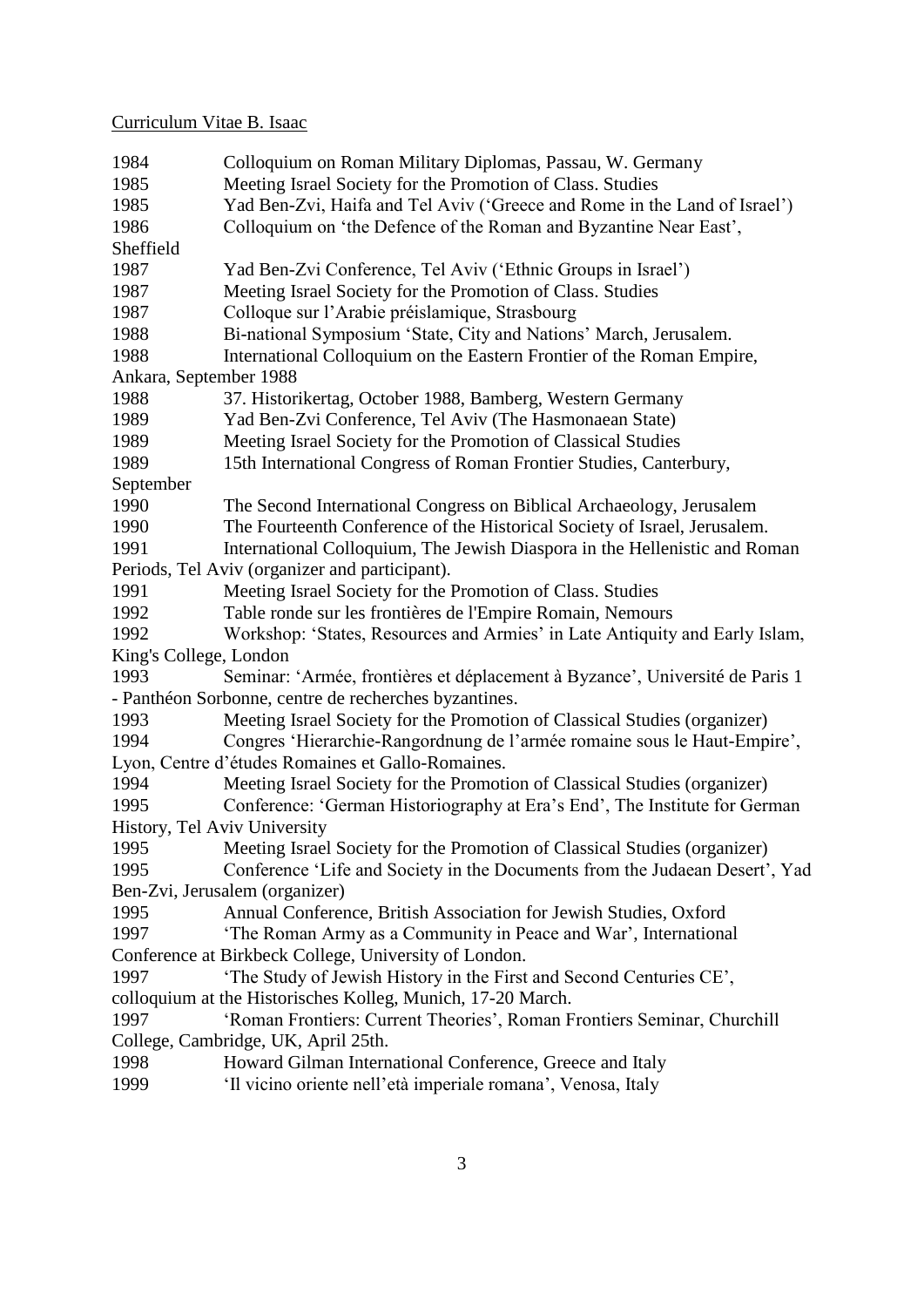1999 11<sup>th</sup> Congres of the International Federation of the Societies of Classical Studies, Kavala, Greece, August 24-30 2000 19<sup>th</sup> International Congress of Historical Studies, Oslo, August  $6^{th}$ -13<sup>th</sup> 2000 Workshop 'War and Religions', *Venice International University*, August 28- 29 2000 Universität München – Tel Aviv University, Joint Conference on 'The Three Religions', Venice, Italy, October 11-15. 2001 'The Bar Kokhba War Reconsidered', Princeton University, November 11-13 2002 Jornadas Adriano Augusto, Universidad Pablo de Olavide, Sevilla, November 27-30 2003 'Epigraphy and Beyond', Institute for Advanced Studies, Jerusalem, June 30- July 2. 2003 'From Jahiliya to Islam', Institute for Advanced Studies, Jerusalem, July 6-10. November 'Crossing the Rift', ASOR Annual Meeting, Atlanta, GA 2003 November 2003 'Collective Degradation', Yale University, New Haven 2004, November: 'The Sculptural Environment in the Near East', University of Michigan, Ann Arbor 2005, January, Keynote Address, Martin Luther King Day, University of Michigan, Ann Arbor 2005, December 'Racism in Western Civilization before 1700', Tel Aviv University (coorganizer) 2006, May 'Shu'ubiyya Colloquium, Institute for Advanced Study, Princeton, NJ 2008, May 'Tolerance and Intolerance', Bar Ilan University, Ramat Gan 2008, June 'Cultural Identities and the Peoples of the Ancient Mediterranean', Getty Research Institute, Malibu, CA 2008, October Yale University: Racism, Xenophobia, and Slavery before the Modern Era Lecture Series, first lecture 2008, November XVII Finnish Symposium on Late Antiquity, Tvärminne (keynote address) 2009, December 9-10: Science and War (Israel Academy of Sciences and Berlin-Brandenburgische Akademie der Wissenschaften) 2009, December 17: Opening lecture, "Impact of Empire" series, University of Amsterdam 2009, December 18-20: Hatra: Politics, Religion and Culture Between Parthia and Rome (Amsterdam) 2009, December 28-29: Judaea/Palaestina, Babylon and Rome: Jews in the Roman, Parthian and Sassanian Empires, Tel Aviv University (organizer) 2010, Jan. 21: The third conference of the Israeli Association for Byzantine Studies, Tel Aviv University (Organizer) 2010, Feb. 27 – March 4th: Contact Zones of Empires in Europe and Japan, Fukuoda, Japan (ESF – Frontier Science Conference). 2010, June: Annual Meeting of the Israel Society for the Promotion of Classical Studies, Haifa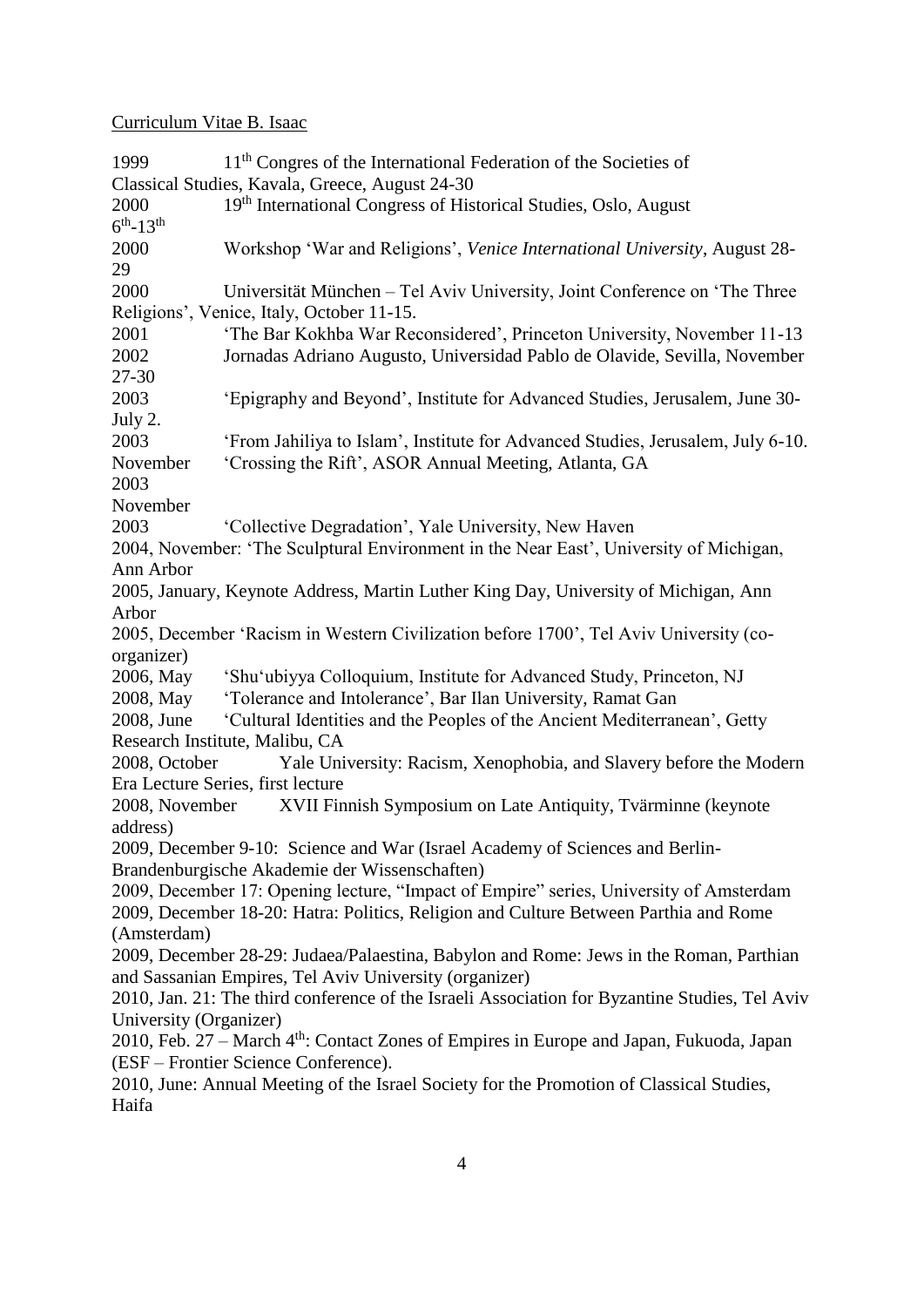2011, March: The Greeks and the Irrational, Jerusalem (keynote speaker)

2011, April: [Conference,](http://www.bbaw.de/veranstaltungen/2011/april/academies%20meet) [Science and War, Science and Peace: A collaborative Project of the](http://www.bbaw.de/veranstaltungen/2011/april/academies%20meet)  [Berlin-Brandenburg Academy of Sciences and Humanities and the Israel Academy of](http://www.bbaw.de/veranstaltungen/2011/april/academies%20meet)  [Sciences and Humanities](http://www.bbaw.de/veranstaltungen/2011/april/academies%20meet)

2012, March 17 and 18: Princeton University, Symposium on 'Race, Slavery and Gender in Islamic Societies – a Comparative Perspective.'

2013, October 2-4: Tel Aviv University: The Future of Rome: Roman, Greek, Jewish and Christian Perspectives

2013, November 8-9: Strasbourg, L'héritage grec des colonies romaines d'Orient

2014, Jan. 9 : Haifa, Pilgrim's Roads in the Land of Israel

2014, Feb. 5: Oxford, Late Antique Seminar

2014, May 30: Beer Sheva, 43rd Conference of the Israeli Society for the Promotion of Classical Studies, Corpus Inscriptionum Iudaeae / Palaestinae: Roman Roads, Physical Remains, Organization and Development

2014, September 8: Yale University. Conference on Troubling Legacies: Anti-Judaism in Antiquity and its Aftermath

2014, September 18-22nd: Petnica, Serbia: Imperialism and Identities at the Edges of the Roman World (keynote)

2015, Jan. -7. Bar Ilan: Yavne Revisited: The Historical Rabbis and the Rabbis of History 2015, May 26-27: Rome – an Empire of Many Nations, international conference in honour of Benjamin Isaac, Tel Aviv. Paper (Ostwald Lecture): From Rome to Constantinople

2015, June 14-17, Hebrew University: Journeys in the Roman East: Imagined and Real 2016, January 14, Slavery in global-historical Perspective, Akademie der Wissenschaften und der Literatur, Mainz.

2016, October 26-28, New Studies in the Archaeology of Jerusalem and its Vicinity, The Tenth Annual Conference, Israel Antiquities Authority, Jerusalem

2016, November, lectures at Bamberg University and München

2017, Dec. History, Epigraphy and Archaeology of the Eastern Roman Provinces, Tel Aviv University

2018, Feb. An End to Antisemitism!, Vienna (Panel Chair)

2018, September, 52nd German Historikertag, Münster, lecture in Session: 'What is Roman? The Search for a Roman Identity in the  $1<sup>st</sup>/2<sup>nd</sup>$  Century AD.'

2019, Rome. 15-16 Jan., Second Joint Workshop, Science and Society, Academia Nazionale dei Lincei and The Israel Academy of Sciences and Humanities, (Panel Chair)

2019, 21 Feb. Institute of Archaeology, Tel Aviv University, 50 years' anniversary. Lecture: Roman Roads.

2019, December, 12-14. Universität zu Köln, Colloquium Centre and Periphery: Working with the Inscriptions of Iudaea/Palaestina.

2019, December, Israel Academy of Sciences and Humanities: The Challenges of Liberal **Democracy** 

#### *Membership of Professional Societies*

Society for the Promotion of Classical Studies, Israel, 1992-5 President of the Society.